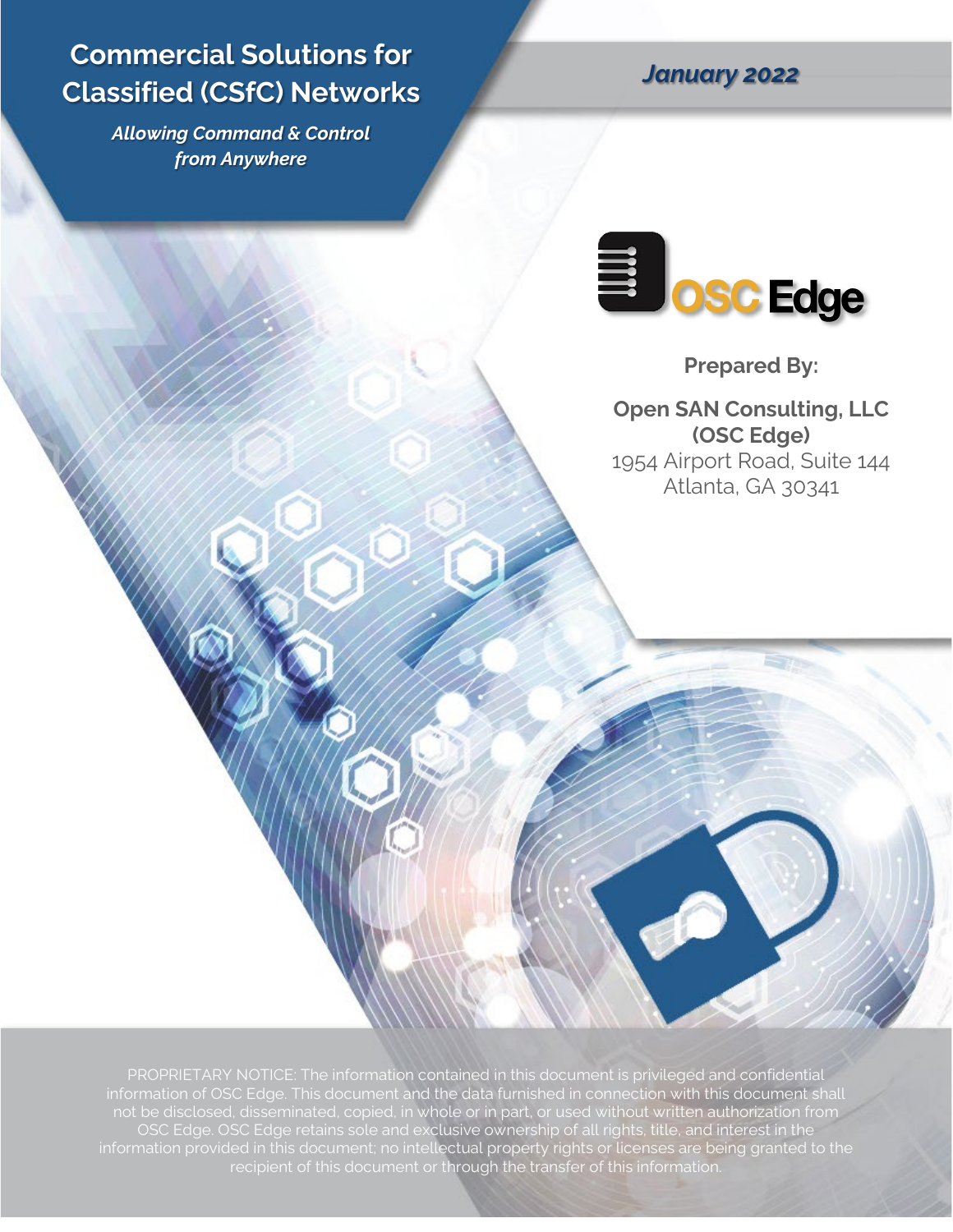The work environment paradigm for the Department of Defense (DOD) and other federal agencies has shifted dramatically as COVID-19, the "Great Resignation," and other factors have increasingly required workers to stay away from offices and work remotely, where access to enclaves of sensitive or classified data and systems presents challenges. OSC enables remote work from home/anywhere solutions by leveraging Commercial Solutions for Classified (CSfC), where we incorporate modern and commercial hardware and software technologies that provide secure access to multiple enclaves from a single end-user device.

## **Overview**

The ability to share sensitive information, while providing direction to the workforce, is critical for any entity. For DOD and civilian agencies, the exchange of protected or classified information underpins the primary activities and missions of their workforce. However, the need to perform work on these networks, in the age of working remotely, has proven problematic for a functioning organization, as well as recruitment and retention of qualified personnel. The ongoing pandemic ushered in the necessity of working remotely, while the "Great Resignation" and other changes in the demands of the workforce have caused the ability to work remotely to be viewed as an essential employment incentive, on par with other traditional employee benefits such as health insurance<sup>[1](#page-1-0)</sup>. .

Since the start of the COVID pandemic, US military and civilian leadership has found itself looking for solutions to maintain a centralized command and control that enables the speedy dissemination of information, promotes collaborative educated decision making, and the promulgation of orders and activities in the era of a remote and fluid workforce. Leaders have also found themselves losing employees to competition that allows remote or hybrid work, resulting in negative effects to continuity of operations, mission knowledge, and even technical advantage. Many personnel losses in the US Public Sector (USPS) have been to private commercial entities that have adopted and adapted to a remote workforce.

Even for those employed in the USPS who have been able to work from home, friction and loss of efficiencies due to the uniqueness of the often classified or proprietary nature of the information delivered or shared has persisted. Solutions to enable a fluid and remote workforce are critical as a growing deficiency is felt across leadership, due to a lack of continuity. In addition, the loss of experienced personnel who maintained a great deal of mission memory and knowledge, but are no longer available to impart that knowledge onto less experienced colleagues, is having a significant impact.

# **CSfC as a DOD Solution for Remote Work on Classified Networks**

The US military's network for command and control is the Secure Internet Protocol Router SIPRNetwork (SIPRNet). The OSC CSfC solution has extended that command and control

<span id="page-1-0"></span><sup>&</sup>lt;sup>1</sup> Remote work continues to shift the work environment paradigm for all organizations, commercial as well as government. Like commercial entities, DOD and Federal agencies that are unable to adapt will likely lose valuable employees and, potentially, their advantage in recruiting talented human capital over the commercial sectors that readily offer this. *Harvard Business Review* cites that [nearly 80% of U.S. employees want to work from home at least one day each week, with the average remote work hybrid model](https://hbr.org/2021/08/dont-force-people-to-come-back-to-the-office-full-time)  [desired to include 2.5 days a week](https://hbr.org/2021/08/dont-force-people-to-come-back-to-the-office-full-time) (among workers aged 20-65 who earn more than \$10k per year). The demand for a hybrid work model as the workplace norm and as a means to ensure work continuity during the pandemic is also evidenced by a June 2021 Survey of Working Arrangements and Attitudes survey that found "56% of employees are more likely to consider a new job with a [hybrid working arrangement and that many employees prefer working from home at least part of the week, and they are willing](https://voxeu.org/article/let-me-work-home-or-i-will-find-another-job)  [to act on those preferences.](https://voxeu.org/article/let-me-work-home-or-i-will-find-another-job)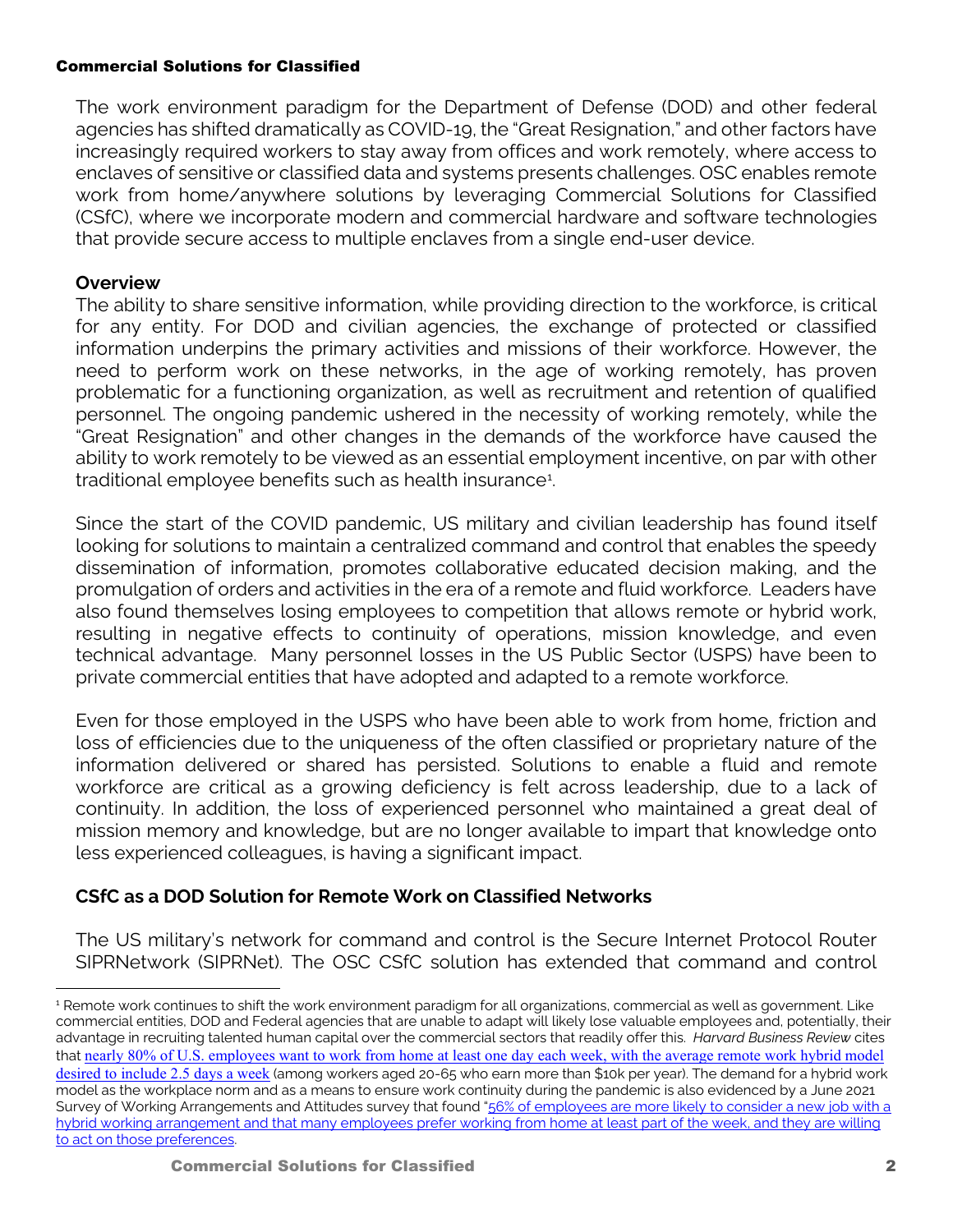capability to anywhere in the world versus secure workrooms in secure buildings on secure bases, forts, and camps. Having the same workplace functionality, regardless of location, strengthens command and control.

OSC's CSfC networks solution, which is currently already available in certain DOD environments, provides the DOD with capabilities to meet the changing working environment that has affected the post-pandemic workplace in a secure manner. Our solution leverages modern and Commercial Off-the-Shelf (COTS) hardware and software technologies to deliver secure environments that provide timely and relevant cyber-secure communications for rapidly evolving requirements.

Our CSfC solution allows commercial products to be used in layered encrypted solutions to protect classified National Security Systems (NSS) data and provide secure communication solutions that can be fielded in months. Implementing Capability Packages that incorporate encrypted hardware and software solutions, along with *Red / Gray / Black* networks, enables secure access to information, data, systems, and applications from virtually anywhere.

While some employees can answer emails on their phones, there is often a misperception that work is being done and one is as productive as being in an office. Although communications have been enhanced by smartphones, work on a desktop or laptop is typically more productive and allows for more complete functionality. Our CSfC solutions work on approved desktops, laptops, and other mobile devices. OSC's currently deployed CSfC solution enables a true desktop or laptop experience for the warfighter, providing complete workplace functionality anywhere, up to a Secret level, without the risk and vulnerabilities of working and storing classified information on other types of devices in non-secure environments.

More importantly, this CSfC solution can be engineered and implemented quickly and effectively despite the common belief that such solutions take too long to bring to market. With the onset of the pandemic, OSC was able to design and implement our solution for remote work on classified networks in just three months. During this time, OSC met with the customer, defined requirements, prototyped the solution, planned for the implementation, initiated equipment acquisition, initiated NSA accreditation, fielded the production solution, and finalized NSA accreditation and an Authority to Operate (ATO). OSC's CSfC subject matter experts can develop the requirements for any customer and field a tailored solution in the same amount of time it would take to develop a continuity of operations plan. With the OSC CSfC solution, the continuity of operations is built into the CSfC solution, providing a capability that can scale to any size envisioned by the customer and engineered into their unique solution.

Modernization and standardization are part of the process. Utilizing current laptops, desktops, and certain infrastructure is not usually possible, in most cases. An investment in a CSfC solution will mean an investment in IT infrastructure. The equipment used in the solution must be on the approved National Information Assurance Partnership (NIAP) List and suitable for CSfC Solutions and must be configured in such a way that is passes stringent security requirements set forth by the NSA. While there is an initial investment, it does allow for savings in other areas that could allow for a lowered Total Cost of Ownership -- brick and mortar facilities would not need structured cabling, secure areas can be added ad hoc and set up on-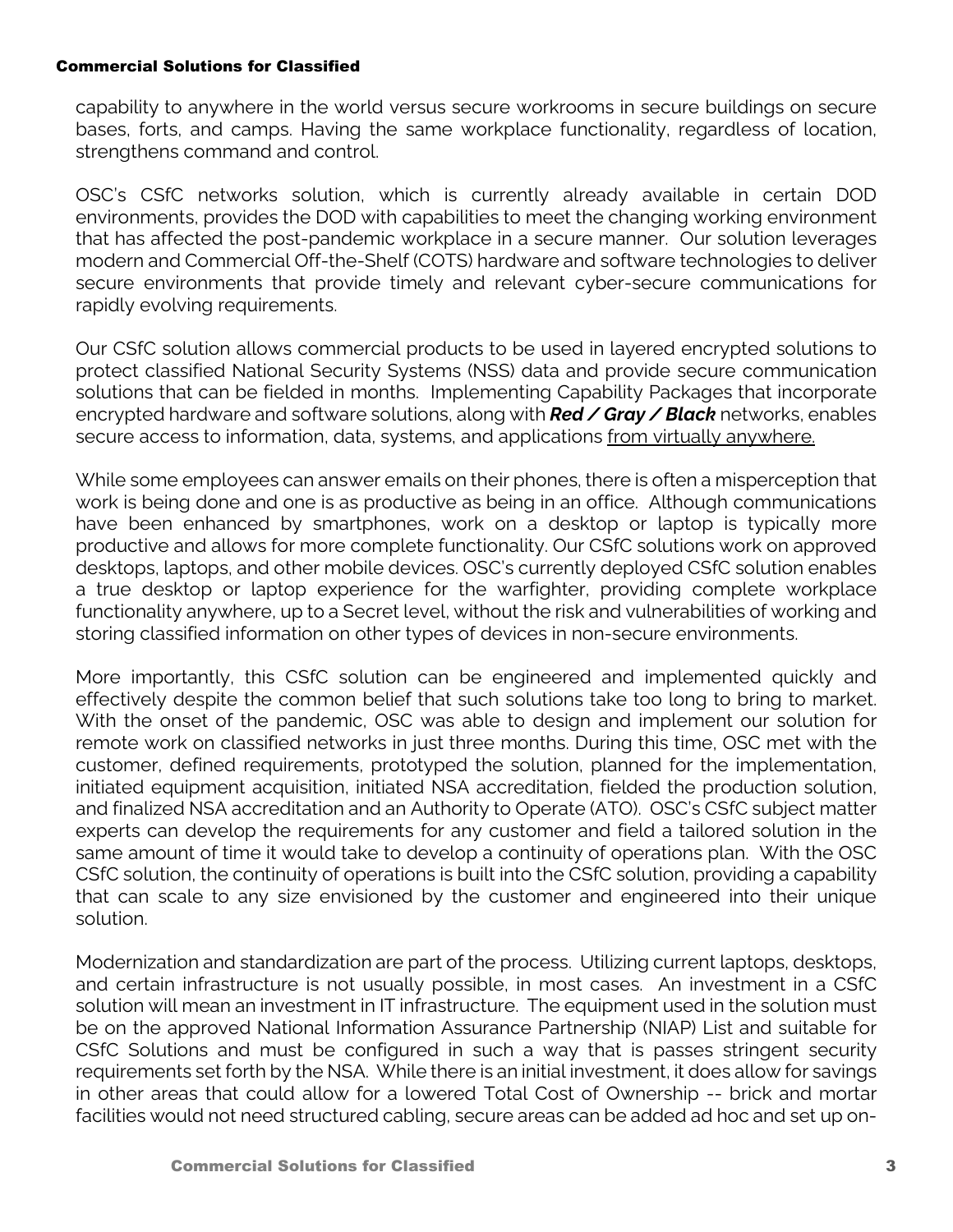the-fly with strategically placed wireless access points enabling open format workspaces, and access to different enclaves can be provided though a single encrypted connection instead of through separate infrastructures. In addition, an uptick in employee satisfaction and efficiencies may be realized through a more modern working environment that disrupts the commuting costs associated with employees being tied to physical locations.

# **CSfC Systems Integration**

Engineering, implementing, and maintaining the CSfC solution requires a range of subject matter experts to ensure the proper integration of the solution within an existing enterprise network, the delivery of the solution, and the operations and maintenance of the solution once integrated. OSC's CSfC solution architects have the proven experience to create a compliant system that provide the capabilities and scalability required. Our NSA accreditation specialists are knowledgeable of the intricate needs of securing these solutions and shepherding the process through the AO and NSA accreditations. Our knowledge of the accreditation paperwork, deviation packages, and security plans will speed the deployment of any solution and ensure a solution is quickly brought to a Fully Mission Capable (FMC) status. OSC has an in-house team of Network and Systems Engineers and Administrators, VoIP Engineers, VTC Technicians, Cabling Specialists, Service Desk Specialists, and Back Office Support that specializes in CSfC implementations and operations and maintenance.

Our CSfC solutions can span a single network/enclave or several of them at the same time. The infrastructure is similar for both solutions, the main difference being that a Cross Domain Solution Element (CDSE) is incorporated into those that include multiple networks and/or enclaves. If the specific CSfC solution is not spanning different networks or enclaves, i.e., NIPRNet and SIPRNet, the CDSE is not required. This can significantly reduce the amount of time required to implement the solution. However, if a Cross Domain Solution is needed, the OSC CSfC solution can provide the COTS system with *Access and Transfer* solutions recognized by the NSA's National Cross Domain Strategy Management Office (NCDSMO).

Our CSfC logistics team is continuously vetting hardware and software products found on the NIAP approved equipment list. We maintain relationship with these vendors so that there is OEM reach back for troubleshooting and enhancements. This team has established relationships that guarantee ready access to these vendors and their products for Zero, Thin and Fat Clients, Network Infrastructure, and Mobile and End-User Devices.

Our relationships extend also to needed software vendors and their products. We maintain a regular cadence of communications with software companies that provide high-state encryption, system monitoring, system governance, and Security Information and Event Management (SIEM) tools. The regular communications keep us abreast of technological improvements and innovations that we in turn standardize and incorporate into our solution.

# **CSfC Capabilities Packages**

There are several capabilities packages that the National Security Agency (NSA) Central Security Service (CSS) has published for use in the CSfC solution. These packages include the following: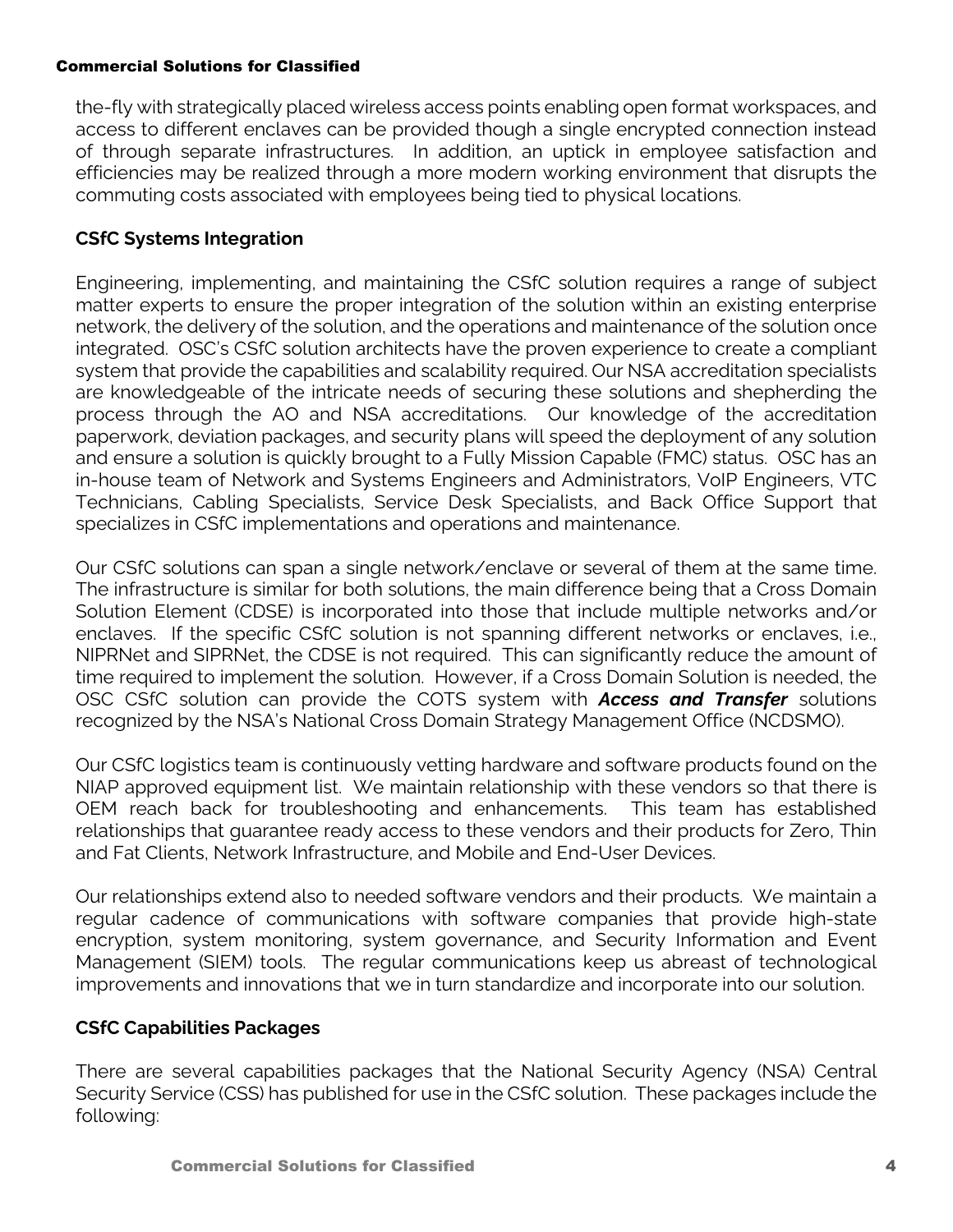- *Campus WLAN Capability Package*
- *Mobile Access Capability Package*
- *Data at Rest Capability Package*
- *Multi-Site Connectivity Capability Package*

*Campus WLAN Capability Package:* This CSfC Campus Wireless Local Area Network (WLAN) Capability Package meets the demand for commercial End User Devices (EUD) (i.e., tablets, smartphones, and laptops) to access secure enterprise services over a campus wireless network. Cryptographic algorithms, known as Commercial National Security Algorithms (CNSA), are used to protect classified data using layers of COTS products.

This solution is supported using wireless devices to access sensitive data and enterprise services while minimizing the risk when connecting to existing government enterprise networks. Government-managed, campus-area wireless networks provide controlled connectivity between mobile users and the broader government enterprise. The term *campus* is used in this document to refer to any area that is physically protected to the highest classification level of the enterprise network where multiple enclaves are supported. This physical area includes secure facilities and tactical environments when the physical controls are deemed appropriate by the Authorizing Official (AO).

*Mobile Access Capability Package:* This CSfC Mobile Access (MA) Capability Package meets the demand for mobile data in transit solutions (including Voice and Video) using approved cryptographic algorithms and National Information Assurance Partnership (NIAP) evaluated components. These algorithms, known as the Commercial National Security Algorithm (CNSA) suite, are used to protect classified data using layers of COTS products.

This MA solution protects classified information as it travels across either an untrusted network or a network consisting of multiple classification levels. The solution supports connecting enduser devices (EUDs) to a classified network via two layers of encryption terminated on the EUD, provided that the EUD and the network operate at the same security level. The MA solution uses two nested, independent tunnels to protect the confidentiality and integrity of data (including voice and video) as it transits the untrusted network. The MA solution uses Internet Protocol Security (IPsec) as the Outer Tunnel and depending on the solution design, IPsec, or Transport Layer Security (TLS) as the Inner layer of protection.

*Data at Rest Capability Package:* This CSfC Data-at-Rest (DAR) Capability Package meets the demand for DAR solutions using the Commercial National Security Algorithm (CNSA) Suite. These algorithms are used to protect up to top secret data using layers of COTS products.

The goal of the DAR solution is to protect classified data when the EUD is powered off or unauthenticated. Unauthenticated is defined as the EUD state prior to a user presenting and having their credentials (i.e., password, tokens, etc.) validated by both layers of the DAR solution. The DAR solution is composed of dual encryption layers, an outer and inner layer. The outer layer is considered the layer that is authenticated to first, while the inner layer is authenticated to second. The data owner determines specific data that must be protected.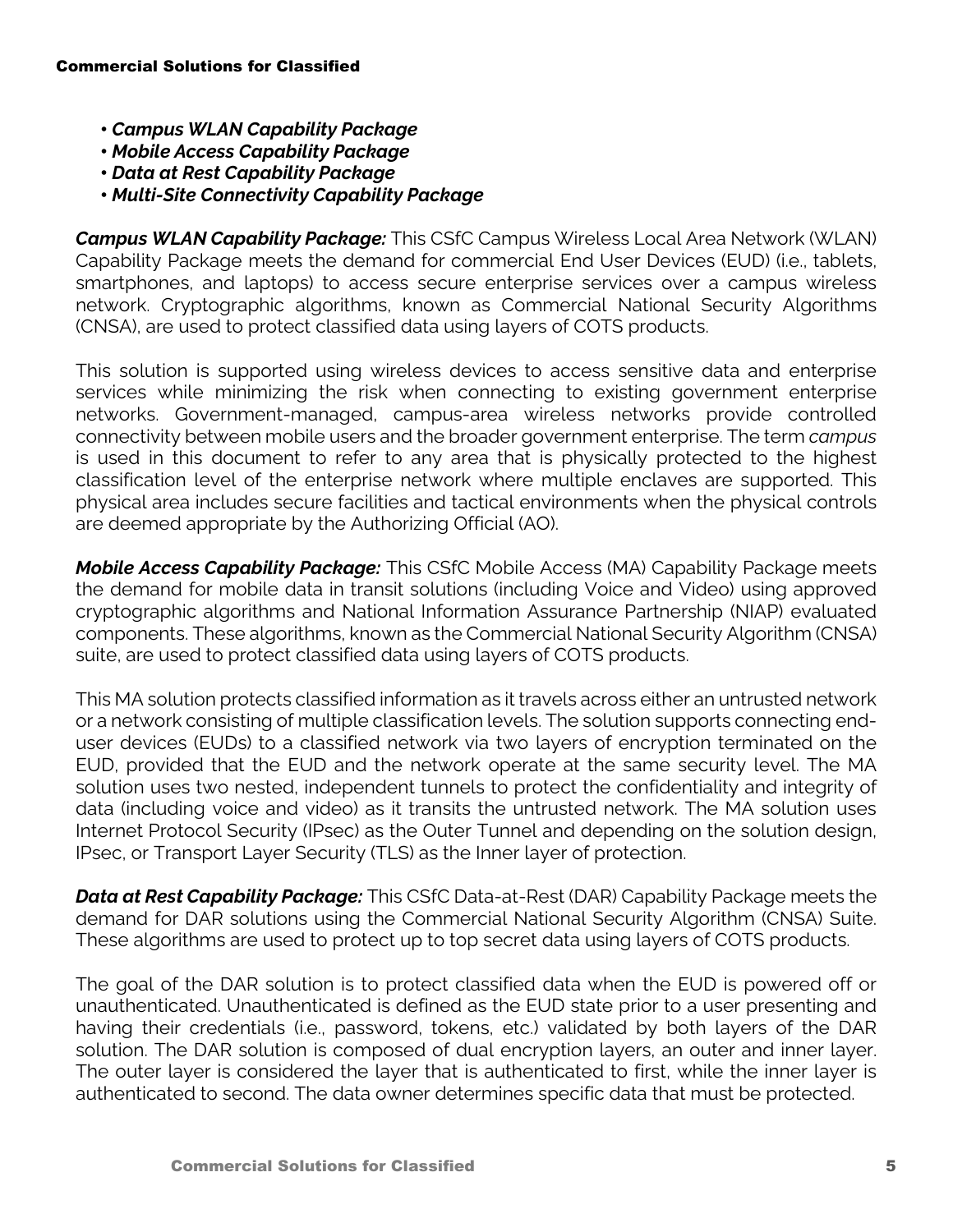*Multi-Site Connectivity Capability Package:* This CSfC Multi-Site Connectivity (MSC) Capability Package meets the demand for data in transit solutions using approved cryptographic algorithms and National Information Assurance Partnership (NIAP) evaluated components. These algorithms, known as the Commercial National Security Algorithm (CNSA) Suite, are used to protect classified data using layers of COTS products.

This solution supports interconnecting two or more networks operating at the same security level via encryption tunnels, where the security level encompasses the classification level, list of compartments, dissemination controls, and other such controls over information. The solution provides sufficient flexibility to be applicable to many use cases of MSC implementations.

These secure communication solutions have been developed to guard against *Passive Threats, Active Threats, Insider Threats,* and *Supply Chain Threats.* They can be used separately or together depending on the requirements derived for each customer through customization of the CSfC solution.

## **CSfC Solution Applications**

The CSfC solution can be utilized in both military and commercial environments for a variety of needs and to meet different requirements. Capabilities packages can be utilized individually or as a bundle to meet the unique needs of each customer.

*Secure Mobile NIPR/SIPR Network Access:* Creates an on-the-move workforce for both command and control within the military as well as information sharing and continuity across sectors and industries. CSfC creates the ability to incorporate a secure office-without-walls workspace environment when used in conjunction with a VDI Solution. This is the perfect solution for new construction, rehab construction, dense workspaces, or ad-hoc workspaces.

*Wireless Solution for New Campus/Building Construction:* Eliminates or reduces the costs associated with wired infrastructure. The CSfC solution is entirely scalable for new campus additions and/or redesignation of workspaces by just adding new Access Points (APs) and related infrastructure allowing for Secure Zero Trust Architecture while leveraging existing Identity Access Management (IDAM) infrastructure.

*Secure Access for Select Individuals:* Allowing designated networks for certain individuals from remote locations. Our CSfC solution provides the ability to work with the same capabilities and functionality as one would have at the office, or in garrison for our warfighters, from remote locations (home, secure field conditions, etc.) for select individuals. This solution is perfect for travel, unsecure workspaces, inclement weather and natural disaster response and national emergencies.

*Zero or Thin Clients that Have no Resident Data:* After shutdown, no data is left on the secure end user device. CSfC enables a secure on-the-move plug and work environment. This solution will be perfect for secure workspaces, non-secure workspaces, workspaces without classified storage, and remote unsecure workspaces.